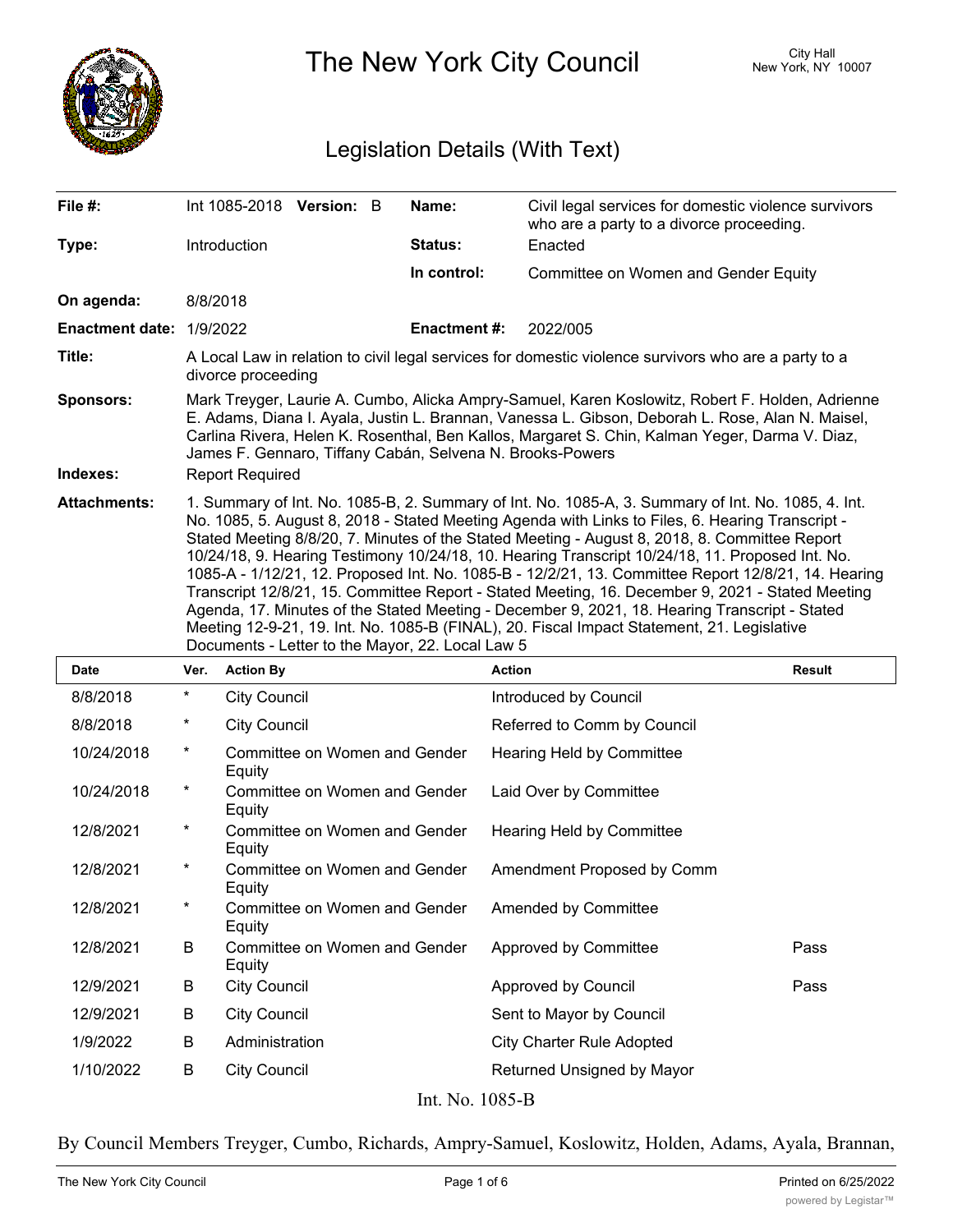Gibson, Rose, Maisel, Rivera, Rosenthal, Kallos, Chin, Yeger, D. Diaz, Gennaro, Cabán and Brooks-Powers

A Local Law in relation to civil legal services for domestic violence survivors who are a party to a divorce proceeding

Be it enacted by the Council as follows:

Section 1. a. Definitions. For the purposes of this local law, the following terms have the following meanings:

Brief legal assistance. The term "brief legal assistance" means individualized legal assistance provided in one or more single consultations by a designated organization to a domestic violence survivor, in connection with a divorce proceeding.

Coordinator. The term "coordinator" means the coordinator of the office of civil justice.

Designated organization. The term "designated organization" means a not-for-profit organization or association that provides legal services and is designated by the coordinator pursuant to this local law.

Divorce proceeding. The term "divorce proceeding" means any action for divorce or special action as described in sections 170 and 170-a of the domestic relations law.

Domestic violence survivor. The term "domestic violence survivor" means any individual who is covered by the term "victim of domestic violence" as such term is defined in section 8-102 of the administrative code or as such term is defined in section 459-a of the social services law.

Full legal representation. The term "full legal representation" means ongoing legal representation provided by a designated organization to a domestic violence survivor. This includes all legal advice, advocacy and assistance associated with such representation. Such full legal representation shall also include the filing of a notice of appearance in a divorce proceeding and payment of any associated filing fees incurred in the course of such representation, including fees associated with index numbers and notices of issue.

Legal services. The term "legal services" means brief legal assistance and full legal representation.

b. Working group. 1. On or before February 15, 2022, the coordinator shall establish a working group to make recommendations for and report on the pilot program required pursuant to subdivision c of this local law.

2. Members of such working group shall include the coordinator and representatives from the following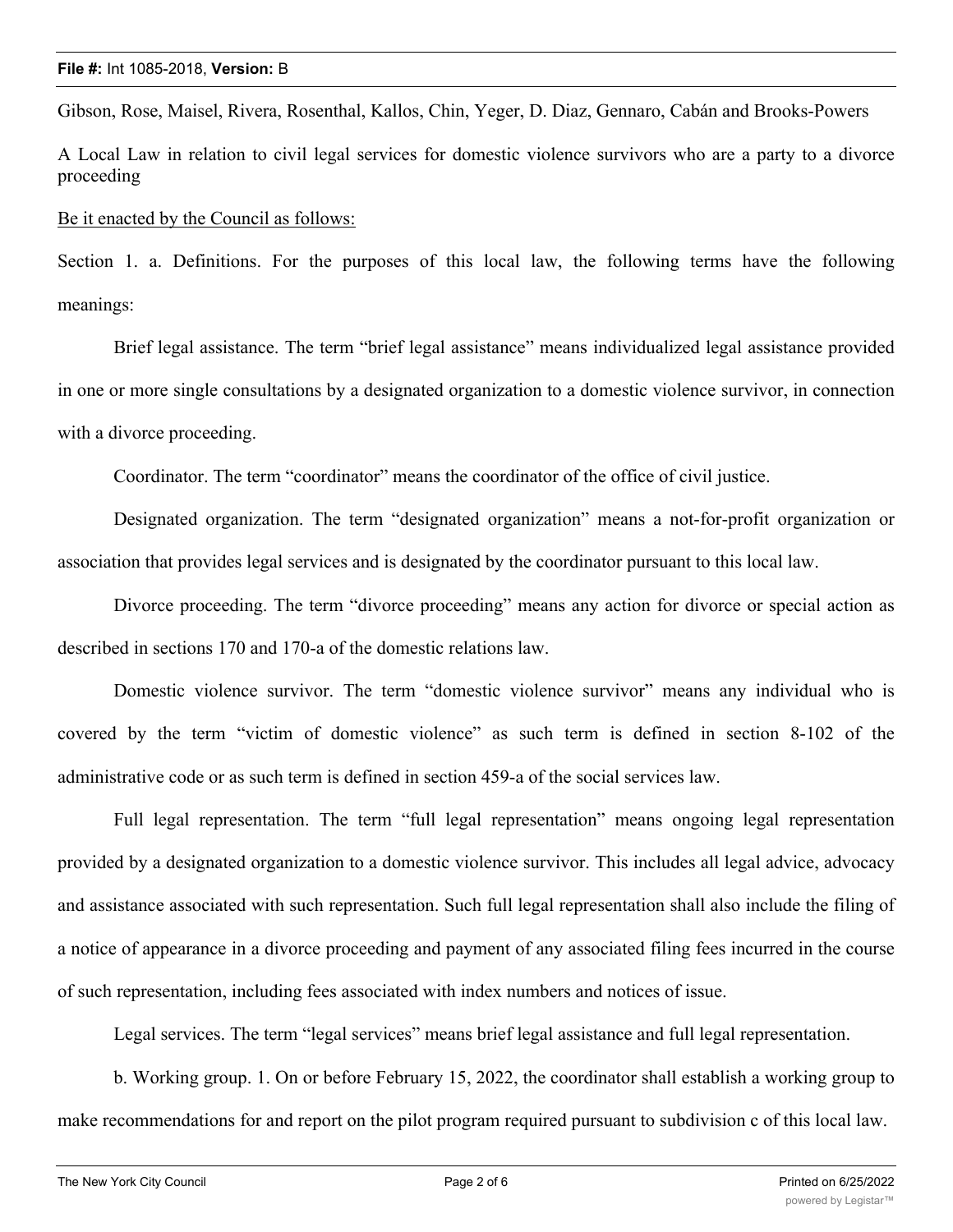2. Members of such working group shall include the coordinator and representatives from the following offices and agencies: the office to end domestic and gender-based violence, the administration for children's services and the human resources administration. Such working group shall consult with organizations that work with or advocate for domestic violence survivors.

3. No later than May 15, 2022, the working group shall submit to the mayor and speaker of the council a report that shall include, but not be limited to, recommendations for:

(a) The scope of the pilot program required by subdivision c of this local law;

(b) Criteria for eligibility for such pilot program;

(c) A plan for implementation of such pilot program, including with regard to the payment of any costs or fees; and

(d) How such program can be culturally responsive to clients.

c. Civil legal services pilot program. 1. No later than September 1, 2022, subject to appropriation, the coordinator shall establish a two-year pilot program for providing free legal services for domestic violence survivors in divorce proceedings. The coordinator may take into consideration the recommendations submitted pursuant to subdivision b of this local law. The coordinator shall establish eligibility criteria for participation in such pilot program, based upon the nature of the legal services needs of such domestic violence survivors, the availability of other free legal services for such domestic violence survivors and any similar factors the coordinator deems appropriate. The coordinator shall additionally establish the scope of free legal services to be provided and a timeline for implementation of such pilot program.

2. At the commencement of such pilot program, the coordinator shall estimate the number of domestic violence survivors for whom free legal services can be provided within the funding available for such pilot program. To the extent the demand for such free legal representation exceeds the funding available for such pilot program, the coordinator shall apportion such funds in a manner that maximizes the efficient provision of legal services.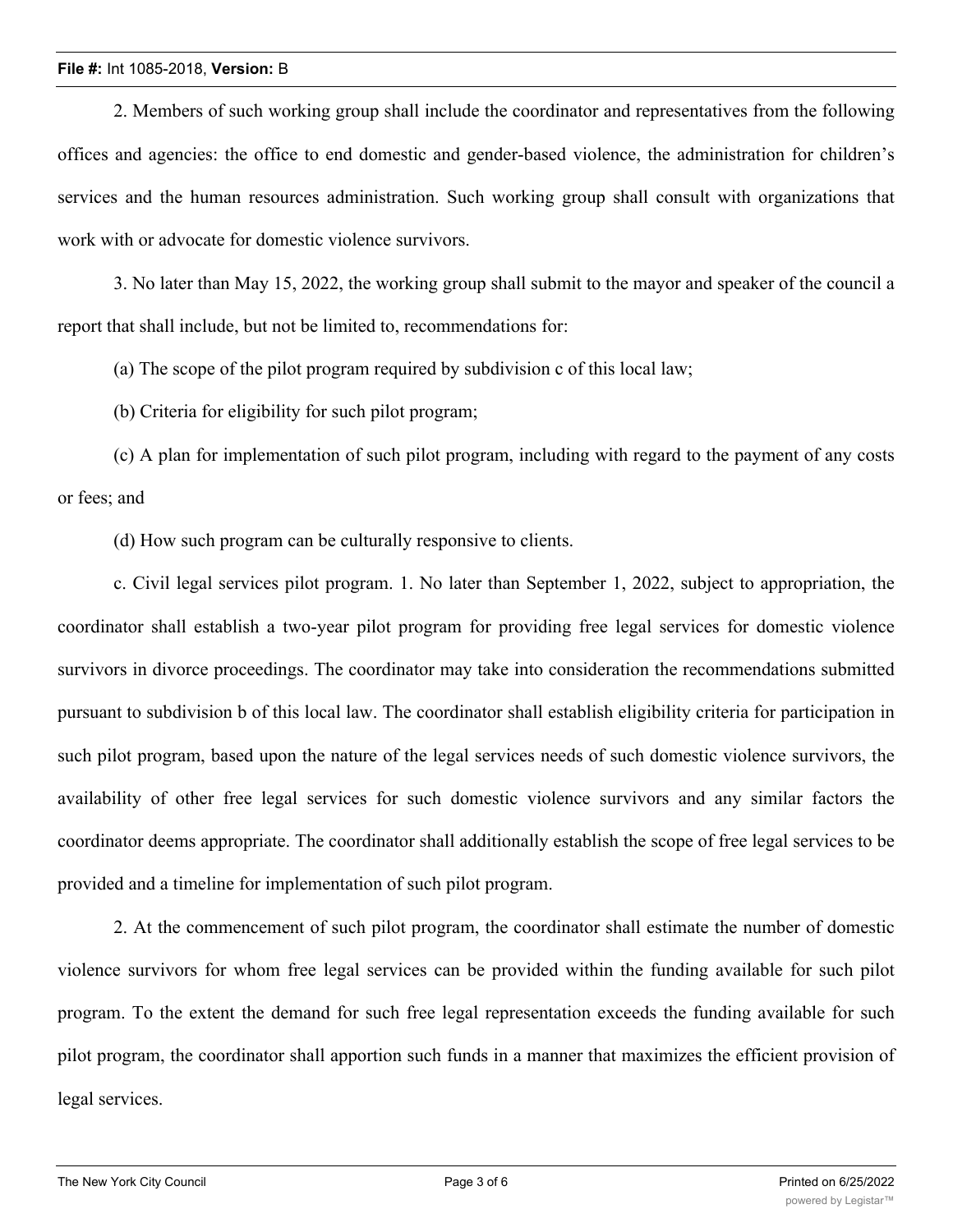3. The coordinator shall designate one or more not-for-profit organizations or associations that have experience with domestic violence cases, are culturally responsive and have the capacity to provide the services covered by the pilot program required pursuant to this subdivision.

4. Subject to appropriation, any full legal representation of a domestic violence survivor, commenced pursuant to the pilot program required by this subdivision, shall continue until the final disposition of the divorce proceeding, excluding subsequent appeals and associated legal actions arising from the covered divorce proceeding.

d. No later than September 1, 2022, the office to end domestic and gender-based violence shall work with the coordinator to:

1. Offer trauma-informed training on topics related to domestic and gender-based violence to the designated organizations, including training on economic abuse and trauma-informed engagement practices. Such training may also include information regarding the financial implications for domestic violence survivors who are party to contested divorce proceedings.

2. Create written materials about the pilot program established pursuant to subdivision c of this local law and about interpretation services that are available in divorce proceedings. Such materials shall be posted online and made available at family justice centers and other locations, as practicable, in the designated citywide languages.

e. Any legal services performed by a designated organization pursuant to this local law shall not supplant, replace or satisfy any obligations or responsibilities of such designated organization pursuant to any other program, agreement or contract.

f. No later than April 1, 2023, the coordinator shall submit to the mayor and speaker of the council a progress report on the pilot program that shall include, but not be limited to, the following information, disaggregated by borough:

1. The number of domestic violence survivors who have received brief legal assistance through the pilot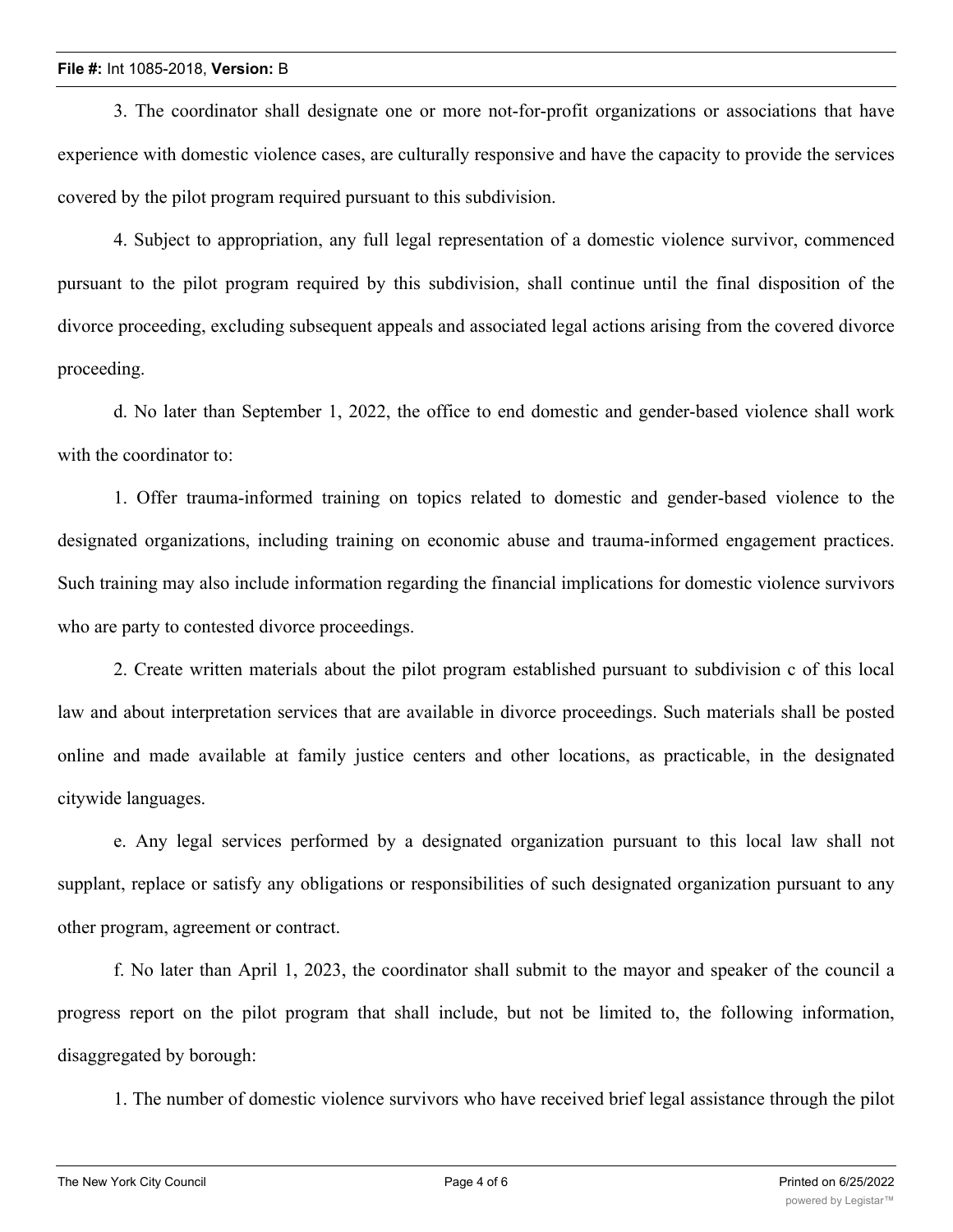program;

2. The number of domestic violence survivors who have received full legal representation through the pilot program;

3. Whether such cases were contested or uncontested; and

4. The amount of fees paid in total and in the course of each full legal representation.

g. No later than November 1, 2024, the coordinator and working group shall submit to the mayor and speaker of the council a report assessing the pilot program established pursuant to subdivision c of this local law and recommendations for the potential expansion of the pilot program. To the extent such information is available, such report shall include, but not be limited to, information and recommendations regarding:

1. The number of uncontested divorce proceedings and contested divorce proceedings in the city of New York involving domestic violence survivors, and the apparent availability of free legal services for parties to such proceedings, including both the services provided pursuant to the pilot program established by subdivision c of this local law and other available services in the city;

2. The number of custody proceedings, visitation proceedings and child support enforcement proceedings in the city of New York involving domestic violence survivors, and the apparent availability of free legal services for parties to such proceedings, including both the services provided pursuant to the pilot program established by this local law and other available services in the city;

3. Other free legal services for domestic relations and family law matters available to domestic violence survivors in the city of New York, including, but not limited to, services that are funded by the city of New York;

4. Obstacles faced by domestic violence survivors who wish to pursue divorce, custody, visitation or child support enforcement proceedings or who are unrepresented in domestic relations and family law matters initiated by another party, including, but not limited to, information related to expert fees, the filing fees associated with such proceedings, the reasons for a contested divorce and any barriers related to providing free